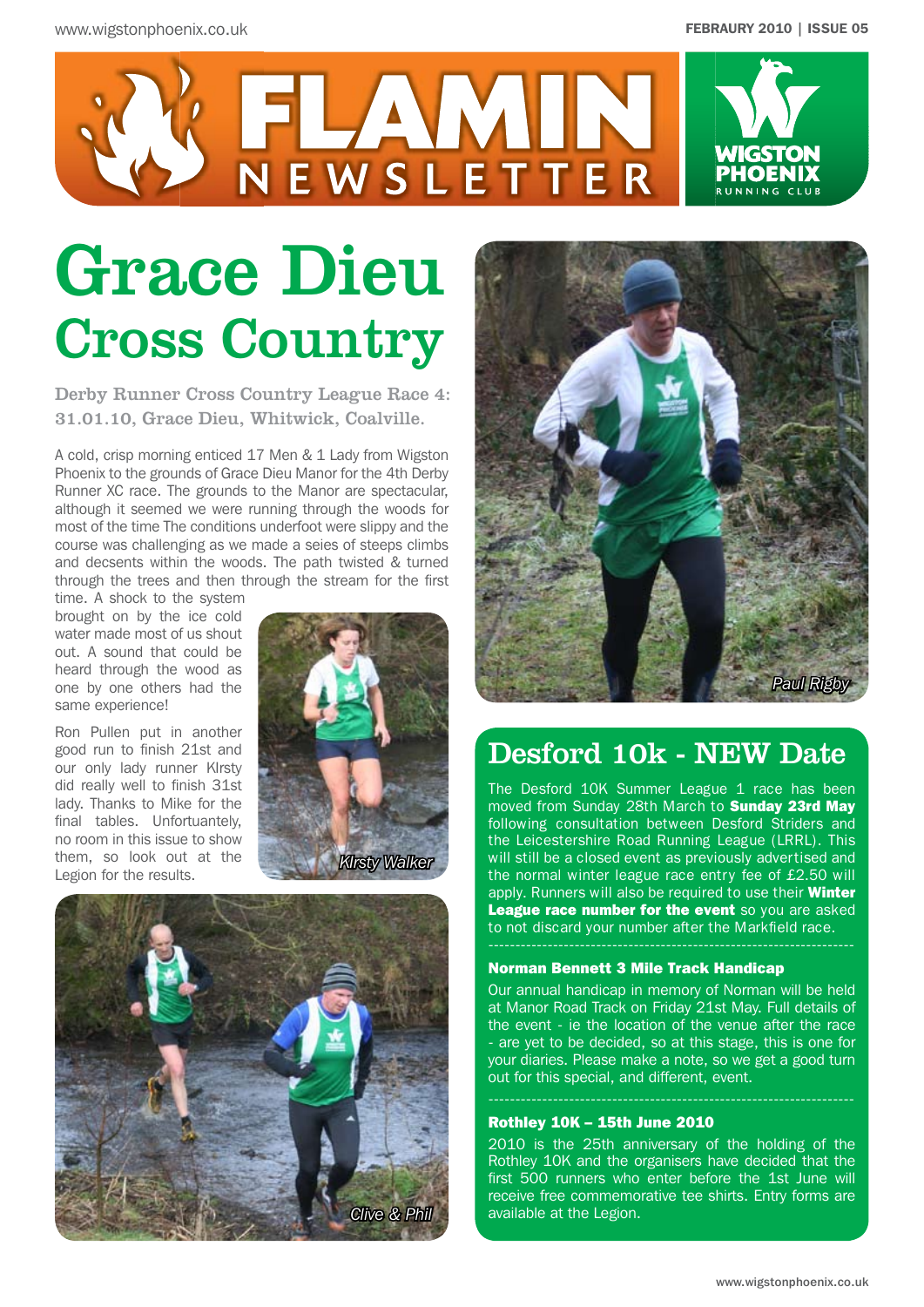# 2009 Financial Report to the AGM

The club split during 2009 had a major impact on the use of financial resources of the former Legion Section of OWLS AC. A surplus of £3,431 was made in 2009 and mainly supported by the amount of £3,598 received for the distribution of OWLS club funds as negotiated and agreed. Extra costs were incurred as a result of the club split, mainly losses on kit of £1,748 and affiliation costs of £550, but a major saving was made by not having a Section Levy of £1,500.

The subscription fees income increased by £115 during the year due to the rate increasing from £15 to £18. We welcomed 16 new members and there were 27 leavers during 2009. A further net amount of £51 was received in donations from individual members.

The Round Leicester Relay and Livingston Relays were subsidised as free races to members in 2009. Many thanks again to Ramon Howe and Mike Stiff for organising the collection of individual race fees from Legion members for the block entries submitted by the club. The holding of the Derby Runner cross country race in November resulted in an income of £140.

With regards to social events a number of successful events were held during the year. There were two training weekends, a Christmas Handicap race, a Track Handicap race, a Presentation Evening, and a Christmas and new club launch party. The £60 ticket cost of attending the LRRL Presentation Evening was subsidised in November.

The John Fraser 10 road race was staged again as a LRRL event. A best ever net profit of £1,131 was made from a record entry of 570 runners. The main expenditure for the event was 600 sports socks as race mementoes and accounted for £2,250 of the overall expense of £3,706.

The Sundry Expenses of £144 was mainly incurred by the Secretary and Treasurer. This reflected the increased communication required during the year. Thanks to the newsletter team for their ongoing support to the production and distribution of the club newsletter which cost £215, including one colour issue. Publicity of £137 was incurred for forms and a banner.

The money spent on trophies and engraving remained high due to the necessary updating and refurbishing as organised by Ramon Howe. The facilities used at the Legion were provided free of charge during 2009 but an increased donation of £100 was given to the Poppy Appeal.

The annual £100 charity donation was made to Menphys. A payment of £57 was made to Rainbows following income collected at the Xmas Handicap for food donated by members.

The membership rate for 2010 has been agreed by the Committee to be kept at £18. For the year ahead the financial independence now attained provides opportunity for the new club to be further developed and for specific items to be subsidised as and when agreed by the Committee.

*Mick Jordan, Treasurer*

# Wigston Phoenix AGM February 2010

Perhaps this year's AGM can be summed up by the comments of Bernie Baggott at the end when he said *"that was the most enjoyable AGM we have had for some years – no arguments and no aggro!"*

The general atmosphere was that, as a new independent club, we are now masters of our own destiny and free to make decisions which will be in the interests of our members.

The only motion on the table was the adoption of the club Constitution but unfortunately copies of this were not available to the meeting so it was not possible to vote on it. The constitution will be on display at the Legion in the near future and members will be free to comment on it. Subject to any comments, the committee were empowered to adopt the Constitution.

The Chairman gave his opening address, outlining his objectives and aspirations, the Secretary reported on progress so far, including discussions with Oadby & Wigston Council and with England Athletics on the Network Bid, and the Treasurer gave his financial report, confirming that club finances are in a healthy state. (Full details are elsewhere in this Newsletter)

The Chairman and Treasurer were re-elected unopposed. The Secretary, Ramon Howe wished to stand down but will remain in place until the position is filled. He will remain on the committee until 30 September 10.

All other members of the committee wished to continue. Some responsibilities are being re-allocated and a full list of the committee and their duties will be in the next newsletter.

Finally, Men's captain Colin Baxter and Ladies' captain Carole Priestley reported on the club's position in competitions and gave their thoughts on their role for the future.

The AGM simply confirmed what we all know – Wigston Phoenix is well and truly "up and running", with a pro-active Chairman, a strong committee, an enthusiastic and growing membership and a sound financial base.

------------------------------------------------------------------------

*Ramon Howe 20 02 10*

# Livingston Relays

The Relays this year are being held on Easter Sunday 4th April at the same venue at Loughborough University. The 3 mile course is on traffic free roads largely within the University campus. Those of you who were there last year saw a change in the start / handover point, but we are reverting to the original position this year.

The relays present a different and interesting challenge, generating a team spirit quite unlike a normal road race as each member of a team runs very much for each other. I am hoping Wigston Phoenix will enter several teams this year to make our mark on the event. Each lap is 3 miles, men's teams comprising 4 runners and ladies 3.

Details will be at the Legion shortly, asking you to enter your names if you are interested in running. Give it a go!

------------------------------------------------------------------------

*Ramon Howe*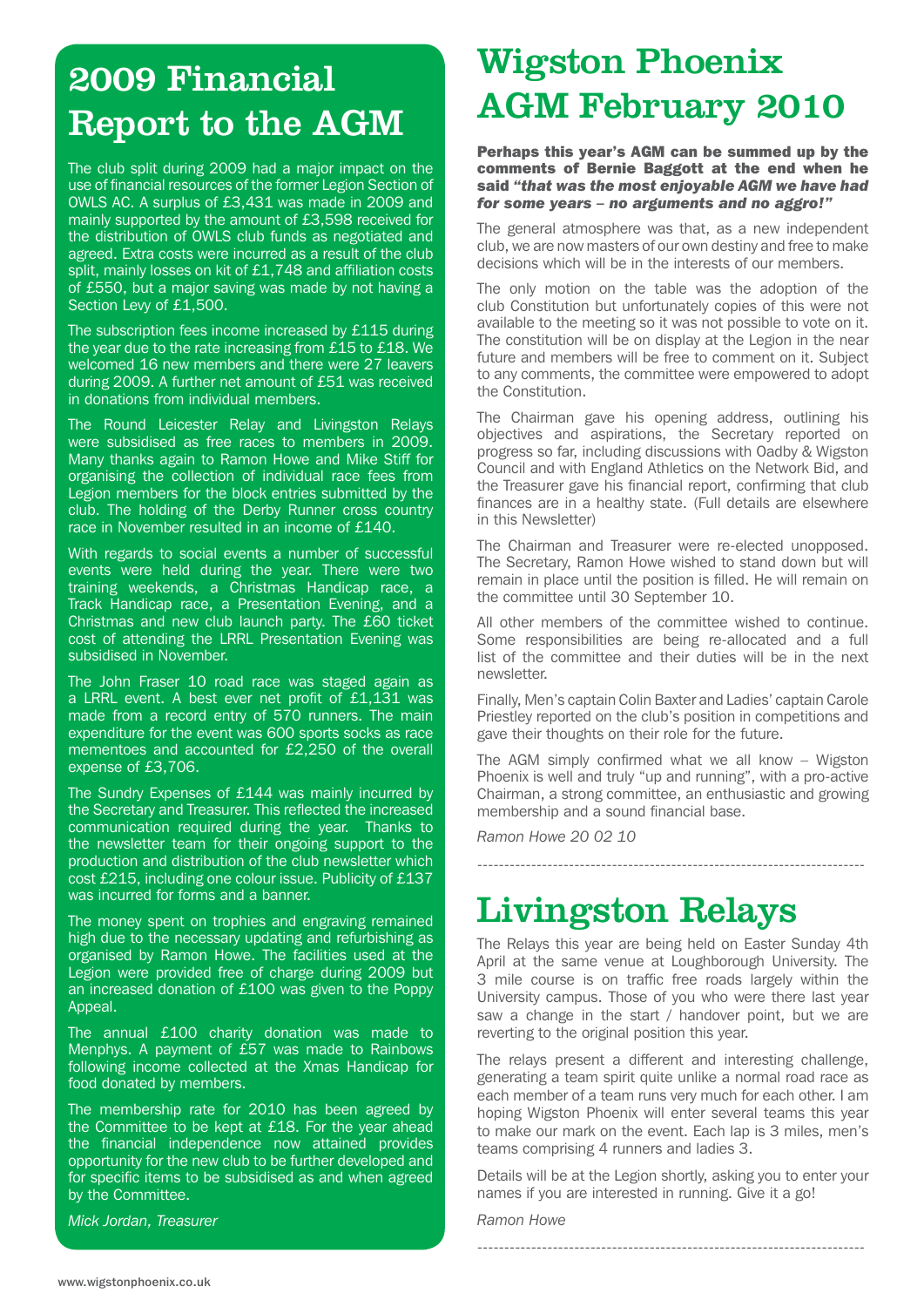



### Wigston Phoenix 2009 Presentation Evening Awards

| 1. Outstanding female performance | Louise Gibson |
|-----------------------------------|---------------|
| 2. Outstanding male performance   | Paul Hood     |
| 3. John Fraser award (o/s vet)    | Julie Lamb    |
| 4. Cross Country runner           | Tania Brandon |
| 5. Best Newcomer award female     | Louise Gibson |
| 6. Best Newcomer award male       | Rob Nurse     |
| 7. Most improved league female    | Jane Fraser   |
| 8. Most improved league male      | Rob Pullen    |
| 9. Most improved marathon         | Ken Piggin    |
| 10. Most improved half marathon   | Jane Fraser   |
| 11. Liz mccaffrey female merit    | Jill Judson   |
| 12. Norman bennett male merit     | Colin Baxter  |
|                                   |               |

### LRRL Race 3 - Stilton 7 Sunday 7th March 2010

Date: Sunday 7th March

Start Time: 10:30am

Location: THE STUTE (Holwell Sports Club) Asfordby Hill, Nr Melton Mowbray, LE14 3RD

The next LRRL race is the Stilton 7 on Sunday 7th March at 10.30am. Hoping for serene, spring-like weather!

The race is held at Asfordby Hill, near Melton Mowbray. Whilst this venue has not been used for a number of years, the 2 lap course will be familiar to many of you. For some years, it was used for the Livingston Relays. It includes quite a tough climb and, of course, you have to do it twice. Good for spectators!

Go up the A46 to Six Hills Hotel, take B676 then A6006 and go through Asfordby to the village of Asfordby Hill. Go left and in 100 mts marshals will direct you to parking. The Registration is at The Shute (Holwell Sports Club) LE14 3RD. Remember your number!

------------------------------------------------------------------------

# news in brief

#### New Members

Welcome to **Simon Cooper** who joined the club in February 2010.

--------------------------------------------------------------------

--------------------------------------------------------------------

#### Membership Update

With regards to the 2010 membership fee the Committee has agreed to keep the cost at £18 with a 50% concessionary rate of £9 (students, unemployed, retired). This represents great value at less than 35p per week.

This is to be payable from the date of the AGM, 9th February 2010 onwards. Members are requested to renew by the end of April 2010 or their membership will have deemed to have lapsed.

Payment can be made in the following ways:

1) Send by post to the membership secretary (details available upon request)

2) Direct payment at the Legion on Tuesday training nights.

3) Internet banking transfer – bank details for the club are available on request.

Please make cheques payable to *Wigston Phoenix RC*.

The Committee have also agreed that anyone receiving a LRRL 100% award during 2010 will be given Honorary Membership for the following year.

New membership cards are due to be printed and will be distributed in due course.

--------------------------------------------------------------------

#### Mark Powell / Neil Carter

You will be aware that these two quality runners have joined us from Owls AC and we are delighted to welcome them on board. They have each joined us on a different basis.

Mark, who as you will know is an elite athlete and one of the best in the County, has joined Tipton Harriers first claim. With Tipton, he expects to compete in all the major national and regional championships and he comes to us as a second claim member. This will enable Mark to run for Wigston Phoenix in local cross country and road running leagues and other events where he will be a major asset.

The transfer of an athlete from one club to another can become protraced if the club holding the athlete's registration objects, as was the case with Mark. However matters are now resolved and Mark will be free to run for Tipton and Wigston Phoenix from 1st April 2010.

The bonus with Mark is that he was preceded at the club by Maxine Powell (British 1500mts runner at the Barcelona Olympics 1992) and she is already doing great things for us.

Neil's case should be more straight forward. His is a simple case of changing first claim membership from Owls to WP. However, the matter has also become rather protracted as paperwork does not seem to have reached England Athletics. However, as we go to print, this is being chased and we hope to have Neil competing for us soon.